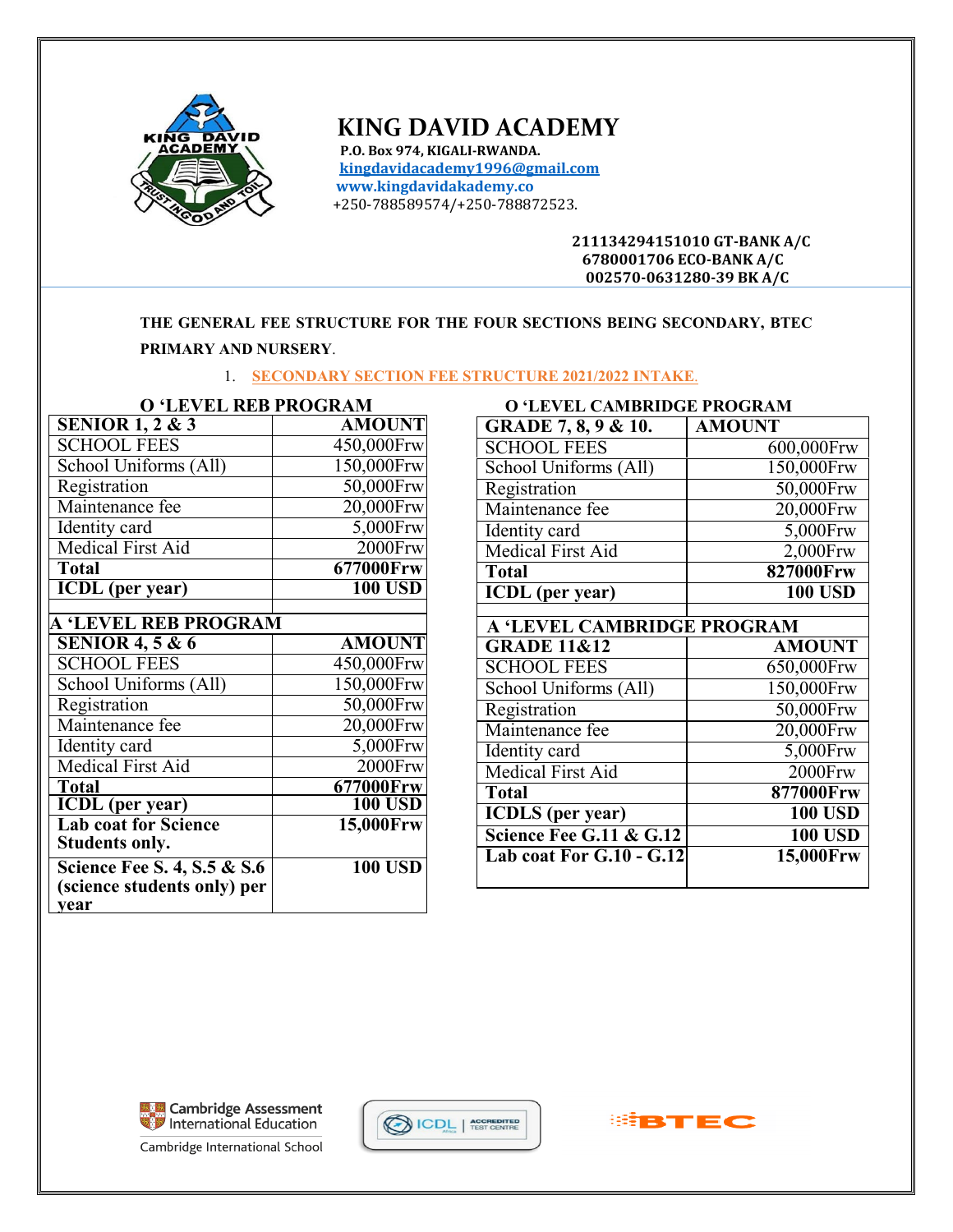# **BTEC**

| <b>BTEC LEVEL III</b>               | <b>AMOUNT</b>  |
|-------------------------------------|----------------|
| <b>SCHOOL FEES</b>                  | 700,000Frw     |
| School Uniforms (All)               | 150,000Frw     |
| Registration                        | 100,000Frw     |
| Maintenance fee                     | 20,000Frw      |
| Identity card                       | 5,000Frw       |
| Medical First Aid                   | 2000Frw        |
| <b>Total</b>                        | 977000Frw      |
| <b>ICDL</b> (per year)              | <b>100 USD</b> |
| <b>Examinations Fee (Paid once)</b> | 300,000Frw     |
|                                     |                |

#### **PRIMARY SECTION**

| <b>GRADE ONE - GRADE SIX</b> | <b>AMOUNT</b> |
|------------------------------|---------------|
| <b>SCHOOL FEES</b>           | 350,000Frw    |
| School Uniforms (All)        | 80,000Frw     |
| Registration                 | 35,000Frw     |
| Identity card                | 5,000Frw      |
| Medical First Aid            | 2000Frw       |
| <b>Total</b>                 | 472,000Frw    |
|                              |               |

# **NURSEY SECTION**

| Tiny $Tot - KG$ . II  | <b>AMOUNT</b> |
|-----------------------|---------------|
| <b>SCHOOL FEES</b>    | 300,000Frw    |
| School Uniforms (All) | 80,000Frw     |
| Registration          | 35,000Frw     |
| Identity card         | 5,000Frw      |
| Medical First Aid     | 2000Frw       |
| <b>Total</b>          | 422000Frw     |
|                       |               |



Cambridge International School



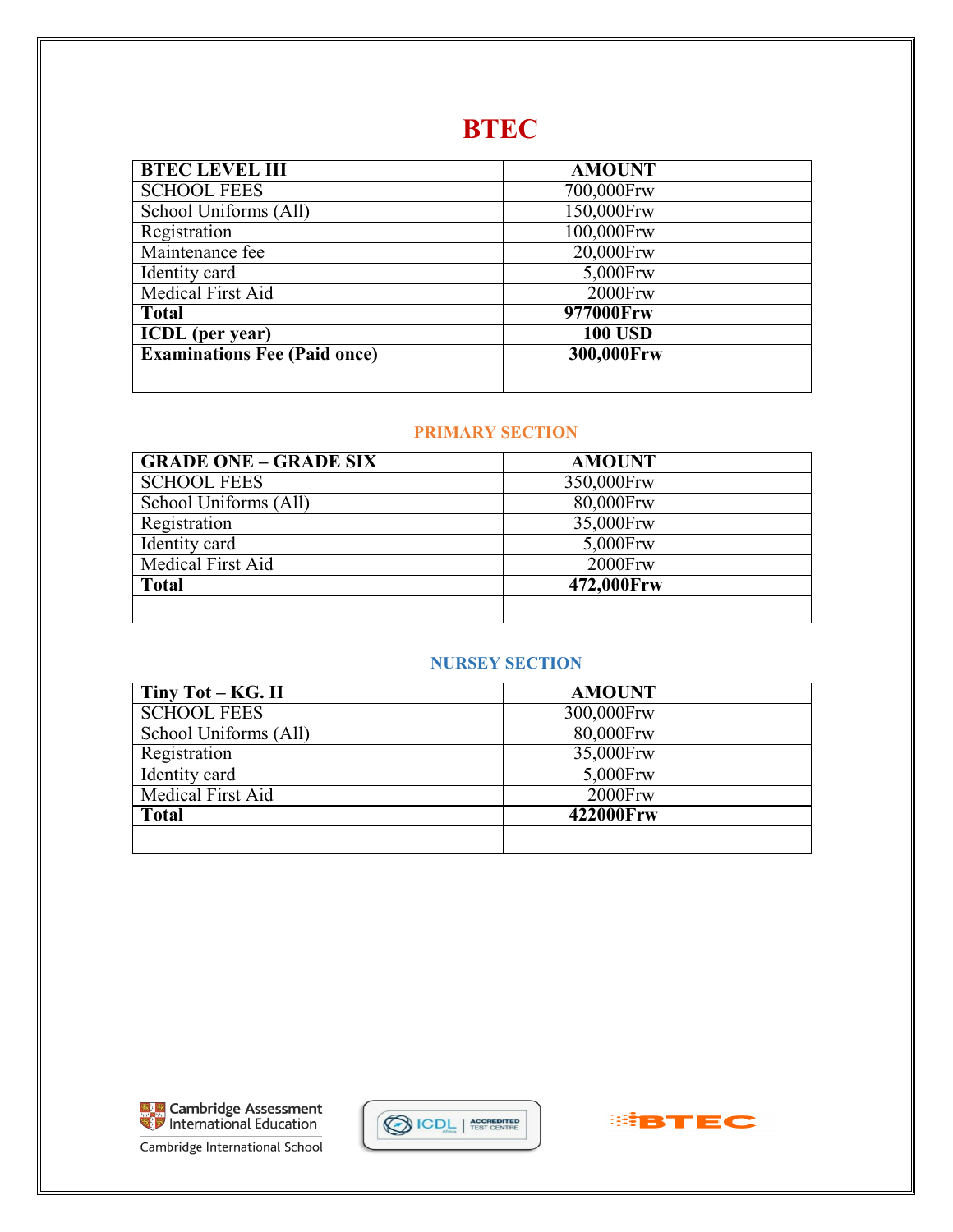#### **IMPORTANT INFORMATION TO NOTE:**

- 1. Applications for placement at the school is processed upon return of a duly completed registration form and a deposit of Rwandan francs 50,000 which is part of school fees.
- 2. Tuition & Medical First Aid are paid per term by all students. (*Payable on or before schools open*)
- 3. Replacement of a lost identity card is **Rwandan francs 5,000 for each.**
- 4. **ICDL fee - \$100** *per year* for the classes indicated above should be paid during First Term.
- 5. **SCIENCE fee \$100 per year:** Once off payment made during First Term by all students in their respective classes as indicated above.
- 6. Maintenance fee is paid once by new students upon joining and is non-refundable.
- 7. *School fees are not refundable if a student is expelled, suspended or is withdrawn from school during the course of the term for whatever reason.*
- 8. ICDL, BTEC Examination fees & Science fees must be deposited in the school's USD Account **BK: 00257-00666890-47**
- 9. Fees must be deposited into the school accounts as provided above.

# **COMBINATIONS OFFREED AT KING DAVID ACADEMY FOR REB PROGRAM**

# **ADVANCED LEVEL SCIENCES COMBINATIONS.**

- $\div$  **1. PCM:** Physics, Chemistry and Mathematics.
- **2. MPC:** Mathematics, Physics and Computer Science.
- **3. MPG:** Mathematics, Physics and Geography.
- **4. PCB:** Physics, Chemistry and Biology.
- **5. MCB:** Mathematics, Chemistry and Biology.
- **6. BCG:** Biology, Chemistry and Geography.
- **7. MEG:** Mathematics, Economics and Geography.
- **8. MCE:** Mathematics, Economics and Computer Sciences.
- **Note: All the above Combinations consist of General Paper, Entrepreneurship and Sub-Math to those without Mathematics.**







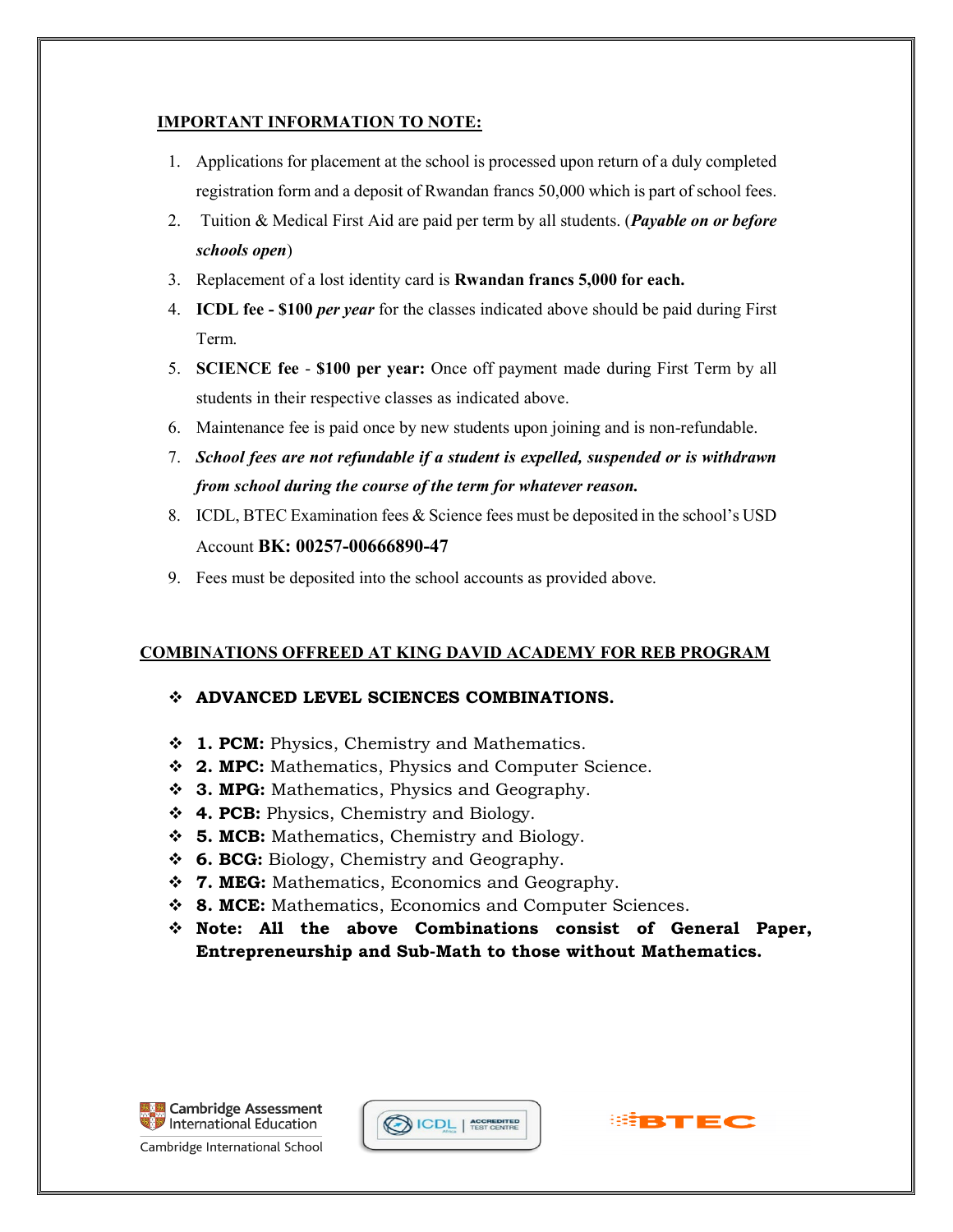#### **ADVANCED LEVEL ARTS COMBINATIONS.**

- $\div$  **1. HEG:** History, Economics and Geography.
- **2. HLG:** History, Literature and Geography.
- **3. HEL:** History, Economics and Literature.
- **4. LEG:** Literature, Economics and Geography.
- **Note: The above Combinations consist of General Paper, Sub-Math and Entrepreneurship.**
- **BTEC Course, ICDL and SAT.**

# **A. MANDATORY REQUIREMENTS BY THE SCHOOL.**

- **A student must come with the following;**
- **An English Good news Bible.**
- A dozen of toilet paper
- 2 reams of papers (**1 ream of duplicating papers A4 and 1 ream of ruled papers**). **N. B: RULED PAPERS ARE BOUGHT AT SCHOOL. 5 Activity books for A 'Level, 9 Activity Books for s.3 and 10 Activity Books for s.1 & s.2 are all Bought at school.**
- $\triangle$  A personal computer for Cambridge students, those offering Computer Science and **BTEC.**
- $\div$  2 kgs of Omo for the dry cleaner washing.
- ❖ Broom with handle.
- $\div$  5 Table forks and 3 spoons per year.
- **N.B: The following Books are required according to their classes;**
- **An Enemy Called Average** by John L. Manson for S.1
- **Champion** by David Waweru for **S. 2**
- **Academic** Success by Pau Bundi Karau for **S.3**
- **The impossible is possible** by John Manson for **S.4**
- **The Top Performance** by Zig Ziglar for **S.5**
- **Self-Engineering** by Fagil Mandy for **S.6**



Cambridge International School